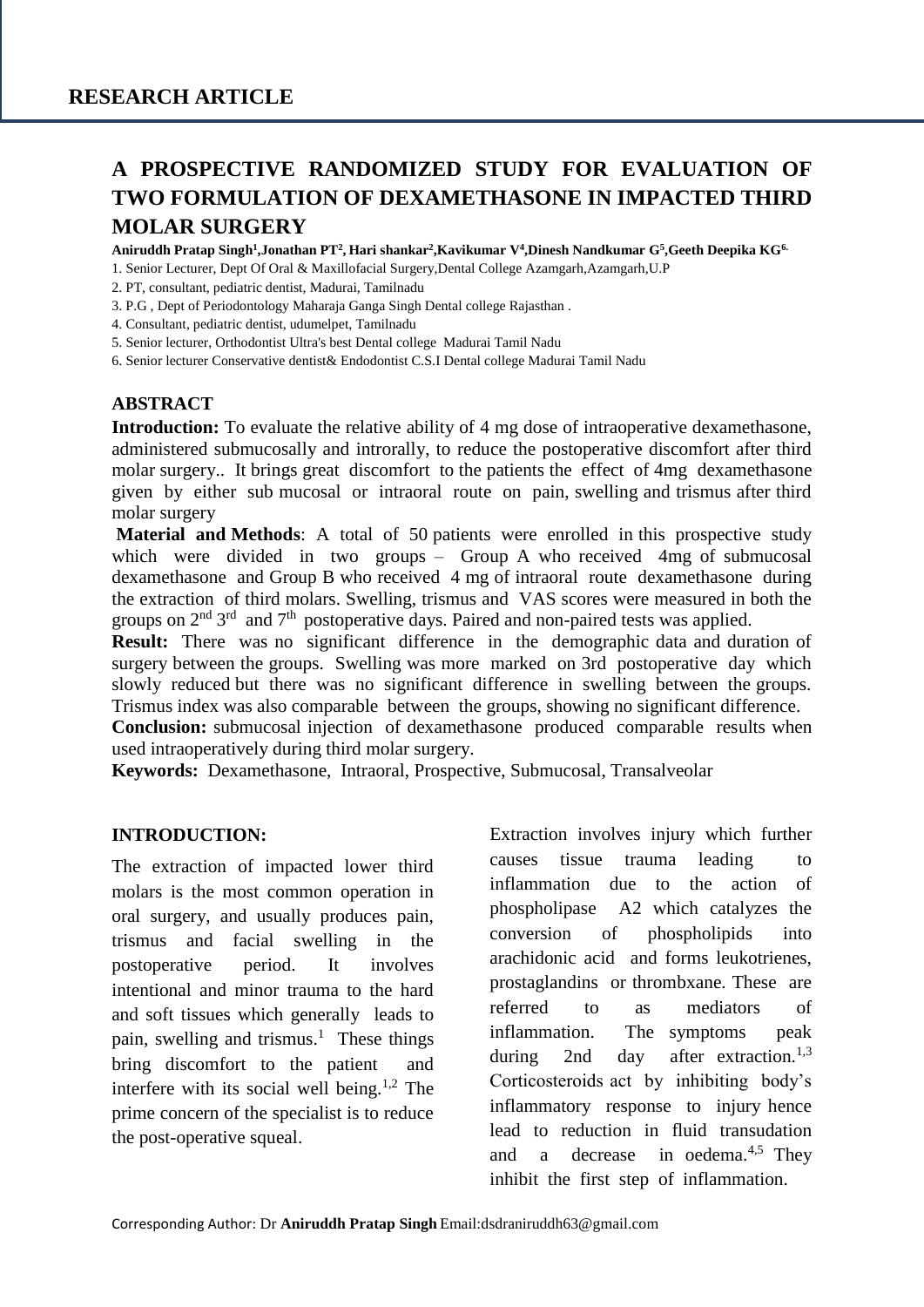The use of corticoids as antiinflammatory agents dates back to 1949, when Hench and Kendall first described the anti-inflammatory effects of these substances in the treatment of rheumatoid arthritis.<sup>2</sup> Dexamethasone is a white odorless compound, which is slightly soluble in water. It has a melting point of 240 to 260°C. It is a synthetic analog of prednisolone in which a methyl group has been added at the carbon 16 position and a fluorine atom at carbon 9 position.<sup>12</sup> Submucosal dexamethasone injection directly in the surgical area has been used in different dental procedures, but there are still few studies evaluating its efficacy as compared to oral route for impacted third molar surgeries. So, this study aimed to evaluate postoperative pain, edema and trismus after impacted third molar surgeries using oral or submucosal local injection of dexamethasone.<sup>1</sup>. Most of the studies are not comparable with respect to patient selectioning, dosage and route of steroid administration. In this prospective randomised study, we evaluate the effect of 4mg dexamethasone given by either sub mucosal or intramuscular route on pain, swelling and trismus after third molar surgery.

## **MATERIAL AND METHOD:**

This was a prospective randomized controlled trial which was conducted on 50 consecutive patients reporting in the Department of Oral and Maxillofacial Surgery, Maharaja Ganga Singh Dental College, Sriganganagar, requiring surgical removal of a single impacted  $3<sup>rd</sup>$  molar under local anaesthesia. The study involved 50 patients with 25 patients in each group. Both men and women equally participated in the study. According to Pell and Gregory classification, Class II, class III impactions and Position  $A/B/C$  were included in the study.<sup>6</sup> Patients between the ages of 18 years to 48 years with no active infection at the time of operation were enrolled in the study. Debilitated or immune compromised patients, patients allergic to local anaesthesia, patients on any existing steroid use, pregnancy or lactation, patients using antibiotics were excluded from the study. Patients who didn't report during follow up period or patients who used any other drug during study period were also excluded. **Group I** :- Received one regimen single dose of 4 mg Dexamethasone submucosally in impacted third molar vestibular region after establishing local anaesthesia. Group **II** :- Received one regimen single dose of 4 mg Dexamethasone tablet orally one hour before the procedure.

# **Surgical Procedure**

Inferior alveolar, lingual and long buccal nerve block was administered using 2% lingnocaine HCl in 1:100000 adrenaline. A single surgeon performed all the surgeries. After giving Ward's incision, surgical access was made and a triangular full thickness mucoperiosteal flap was elevated. Buccal trough was prepared using round bur under copious irrigation with saline solution. Crown or roots sectioning was performed as required. Complete tooth was removed and debridement of the socket was performed and irrigation was done. Bone filing was done to smoothen any sharp bony margins. Primary closure of the socket with 3-0 mersilk interrupted sutures. The duration of operation was recorded from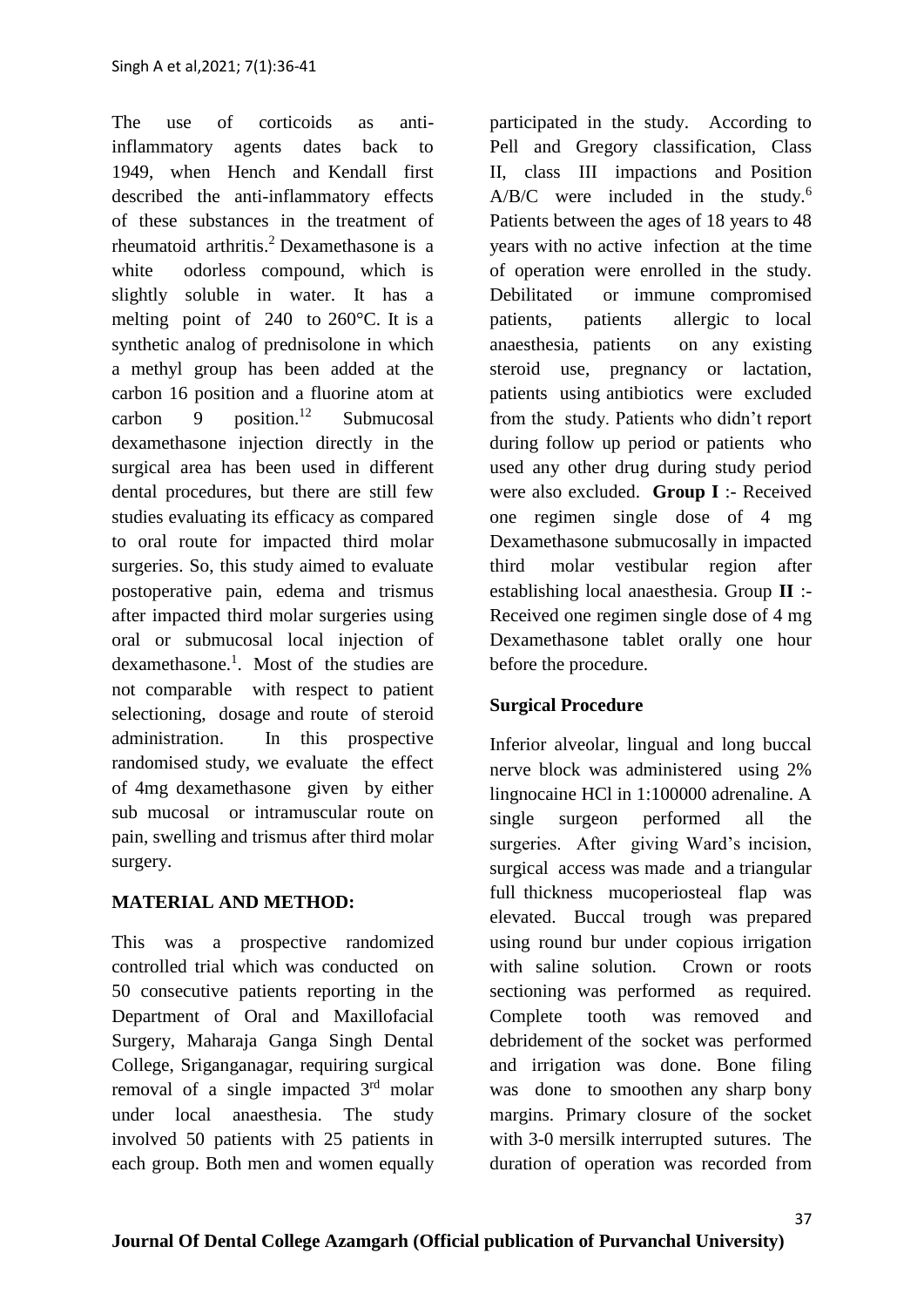the start of incision to the last suture and was recorded. Postoperative antibiotics (Cap Amoxicillin 500mg TDS and Tab Metrogyl 400 mg tds) and analgesic (Tab Combiflam TDS) were prescribed to all the patients. Patients were also given antibacterial mouthwash twice daily for a period of 7 days.

## **Follow Up**

Extraoral swelling, trismus index and postoperative pain were measured on 2nd, 3rd and 7th post operative day. Swelling was recorded from tragus to corner of mouth and from tragus to pogonion with the help of tape measure. Both the values were added and taken as a reading. Mouth opening was recorded as distance between upper and lower incisors when mouth was maximally opened. Trismus was taken as the difference between this reading before and after surgery. Post operative pain was measured by the visual analogue scale in which 0 meant no pain and 100 meant worst possible pain.

## **Statistical Analysis:**

Many statistical techniques rely on these theoretical distributions in order to work correctly. Statisticians describe these techniques as parametric. Non-parametric (also called distribution-free) alternatives exist that can be used for data that do not follow normal distributions. The nonparametric techniques are usually slightly less powerful (i.e. less able to detect a true difference when it exists) and more limited in their scope. Paired and non-paired tests It is also necessary to consider whether the data that we have collected arise from independent observations – unpaired tests or pre and post observations – paired observations.

## **RESULT:**

A total of 50 patients were enrolled in this prospective study with the mean age of  $28.3 +/- 2.4$  years. The present study was conducted over a period of 3 month, from October 2020 - 2021 Table 1 illustrates the demographic data related to the patients and the mean duration of surgery amongst the groups. The mean age in Group A was 30.6 years and the mean age in Group B was 29.6 years. The mean duration of surgery in Group A patients was  $34.1 +/- 1.3$  minutes and the mean duration of surgery amongst Group B patients was  $30.4$  +/- 1.5 minutes. There was no significant difference amongst the groups and the p value was greater than 0.05. demonstrates the comparison of extraoral facial swelling on 3rd and 7th post operative days. There was considerable swelling present in both the groups on 3rd postoperative day which slowly diminished by 7th postoperative day. On both 3rd and 7th post operative day swelling was more in Group A compared to Group B. On 3rd postoperative day the mean swelling amongst Group A patients was 2.2 +/- 0.8 mm and amongst Group B patients it was  $1.8 +/- 0.9$  mm. The differences were statistically non significant (p>0.05) on both third and 7th postoperative days.

#### **DISCUSSION:**

Removal of mandibular wisdom tooth is one of the most painful, dreadful and frightful situation amongst patients. Its associated post operative consequences like trismus, swelling and pain interfere with patient's social well being. Operators are trying their best to reduce this discomfort. Various techniques and medications are being put into test in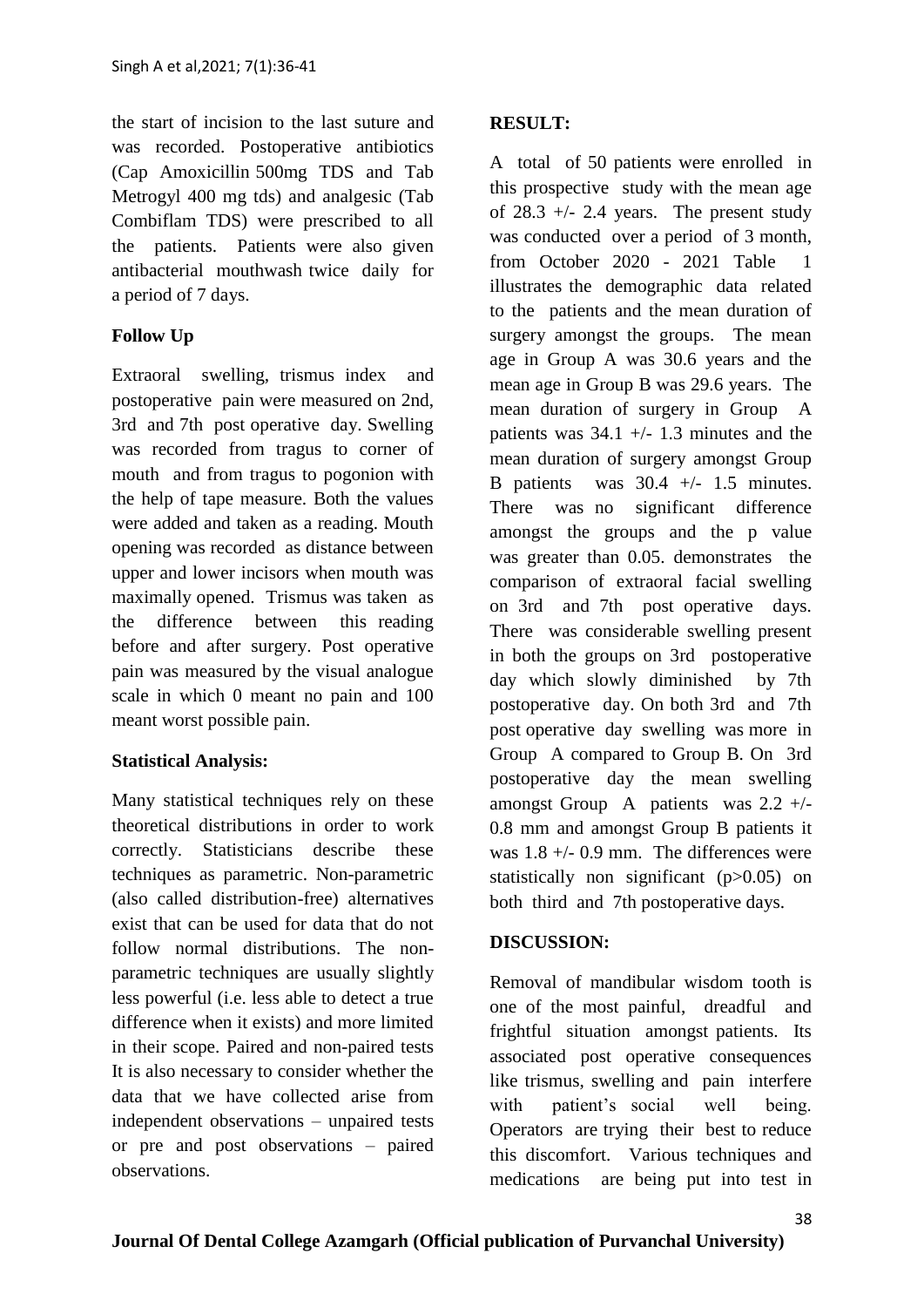present scenario to reduce these sequels. Corticosteroids like dexamethasone and methylprednisolone because of their pure glucocorticoid and no mineralocorticoid effect have been used widely in dentoalveolar surgery and they have least adverse effects on leukocyte chemotaxis. They have gained widespread importance in this arena. In a metaanalysis by Markiewicz et  $al^{14}$ , he inferred that giving corticosteroids perioperatively has mild to moderate value in reduction of postoperative inflammatory signs and symptoms. El Hag et al in their study compared 1 mg dexamethasone injection 1 hour preoperatively and 10-18 hours postoperatively. He concluded that there is significant reduction in swelling and trismus following third molar surgery. A study by Hooley and Francis in 1969,<sup>8</sup> they came to the conclusion that patients receiving betamethasone had less pain and needed much less analgesics postoperatively compared to the patients without betamethasone. Dexamethasone has a half life of 36-72 hours. Corticosteroids stabilize the lysosomal membrane and therefore prevent the release of proteolytic enzymes. They also decrease the capillary permeability and therefore lead to a decrease in oedema. According to our study there was no significant difference in swelling and pain scores amongst both the groups. But Group B patients who received intramuscular dexamethasone showed more reduction in swelling and pain compared to Group A. According to a study by Sisk and Bennington<sup>9</sup>, a marked reduction in pain, swelling and trismus were seen after administration of intravenous 125 mg of methylprednisolone preoperatively following mandibular third surgery.

According to a similar study conducted by Beirne and Hollander<sup>11</sup>, a marked reduction in oedema was seen on first postoperative day but there was a rebound increase in oedema on 2nd and 3rd post operative day. Dionne et  $al<sup>13</sup>$ reported no analgesic effect after giving 4 mg of dexamethasone orally 12 hours before the surgery or 4 mg intravenously preoperatively. In a study by Giovanni et al<sup>16</sup> submucosal injection of 4 mg of dexamethasone was efficient in preventing post operative oedema but when the dose was increased to 8 mg, it produced no extra effects. In a study by Majid et al<sup>7</sup>, on comparing submucosal and intramuscular 4 mg dexamethasone injection with controls, a significant reduction in swelling and pain was observed in both the groups who received dexamethasone compared to placebo. In a study by Warraich et  $al^{10}$ also concluded that submucosal dexamethasone was effective in reducing post operative complication following third molar surgery. In our study, there was no significant difference in trimus index between both the groups. This was similar to a stdy by Graziani et al.<sup>15</sup>, where endoalveolar application of dexamethasone produced marked reduction in trismus but its submucosal administration did not produce notable results. According to a similar study conducted by Majid et  $al^7$  submucosal administration of dexamethasone resulted in significantly less trismus only on first postoperative day. Various factors such as age, surgeon, gender and operating time have also been seen to influence healing and swelling after surgery. But in our study these variables were insignificant and same surgeon performed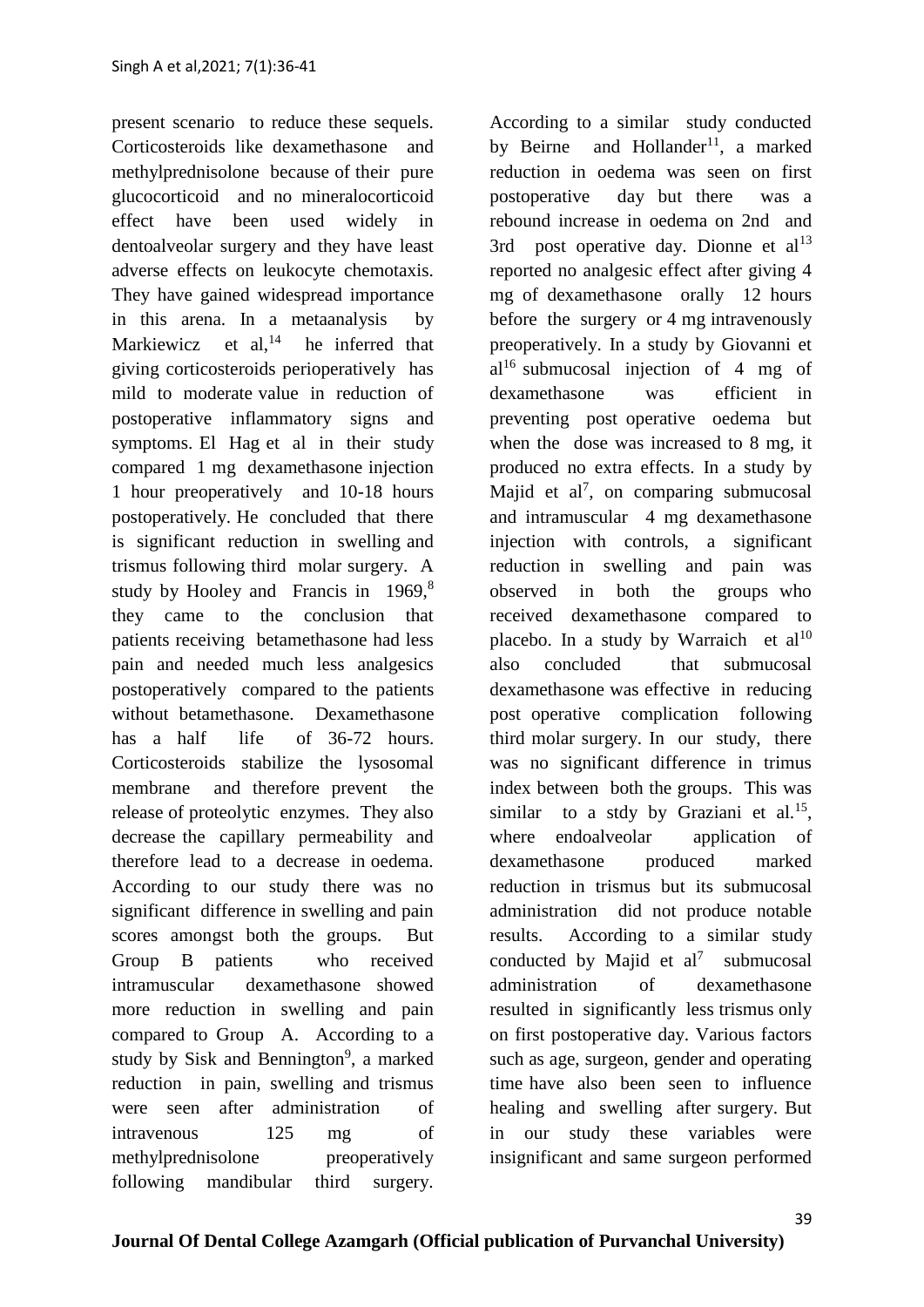all the surgeries, therefore they had no impact.

#### **CONCLUSION:**

Corticosteroids can play an important role in the reduction of postoperative complications of third molar surgery and hence may lead to a significant

#### **REFERENCES:**

- 1. GrossiGB, Maiorana C, Garramone RA, Borgonovo A, Beretta M, Farronato D, et al. "Effect of submucosal injection of dexamethasone on postoperative discomfort after third molar surgery: a prospective study." J Oral Maxillofac Surg. 2007;65(11):2218- 2226.
- 2. Savin J, Ogden GR: Third molar surgery—A preliminary report on aspects affecting quality of life in the early postoperative period. Br J Oral Maxillofac Surg. 1997; 35:246.
- 3. Troullos ES, Hargreaves KM, Butler DP, et al: Comparison of nonsteroidal anti-inflammatory drugs, ibuprofen and flurbiprofen, with methylprednisolone for acute pain, swelling and trismus. J Oral Maxillofac Surg 48:945, 1990
- 4. Messer E, Keller J. The use of intraoral dexamethasone after extraction of mandibular third molars. Oral Surg Oral Med Oral Pathol. 1975;40:594–8.
- 5. Milles M, Desjardins P. Reduction of postoperative facial swelling by low-dose methylprednisolone: an experimental study. J OralMaxillofac Surg. 1993;51:987–91.
- 6. Pell GJ, Gregory GT. Impacted mandibular third molars: classification and modified technique for removal. Dent Dig. 1933;39:e330-e8.

improvement in patient's social well being. From our study, we can conclude that submucosal or dexamethasone has no significant difference in the postoperative squeal and therefore any route can be used after surgery without much variations.

.

- 7. Majid OW. "Submucosal Dexamethasone injection improves quality of life measures after third molar surgery: a comparative study." J Oral Maxillofac Surg. 2011;69(9):2289-2297
- 8. Hooley JR, Francis FH. Betamethasone in traumatic oral surgery. J Oral Surg. 1969;27:398- 403.
- 9. Sisk AL, Bonnington GJ. Evaluation of methylprednisolone and flurbiprofen for inhibition of the postoperative inflammatory response. Oral Surg Oral Med Oral Pathol. 1985;60:137-45.
- 10. Warraich R, Faisal M, Rana M, Shaheen A, Gellrich NC, Rana M. "Evaluation of postoperative discomfort following third molar surgery using submucosal Dexamethasone - a randomized observer blind prospective study." Oral Surg Oral Med Oral Pathol Oral Radiol. 2013;116(1):16-22.
- 11. Beirne OR, Hollander B. The effect of methylprednisolone on pain, trismus and swelling after removal of third molar. Oral Surg Oral Med Oral Pathol. 1986;61:134
- 12. Mohammed Imran, Bipin C Reddy, Mueedul Islam, Azhar Khan, Shoaib N Parkar, TanmoyNath."Role of Dexamethasone in reducing Postoperative Sequelae following Impacted Mandibular Third MolarSurgery." A Comparative